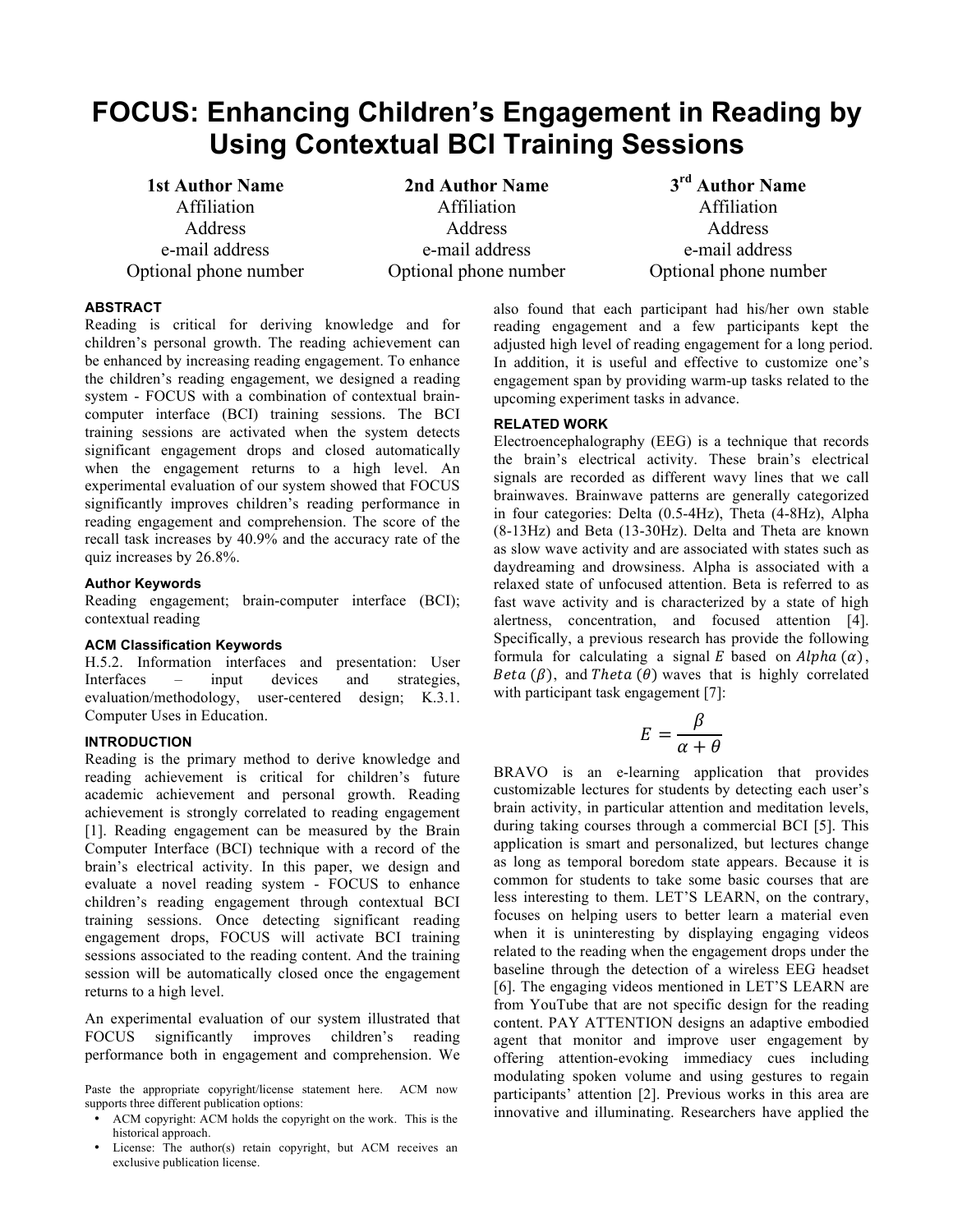BCI engagement mode to measure subjects' learning performance while providing optional interventions for regaining subjects' engagement. However, works above, instead of stimulating participants' inner motivation for going back to an engaged state, they offered traditional media without users' participation.

# **FOCUS**

FOCUS, different from previous researches, increases the user's engagement by requiring the user actively participate in the immediacy media rather than passively receiving information. In our system, the immediacy media are specifically designed brain computer interface (BCI) training sessions, which follow the medical principle of neurofeedback therapy. The training sessions use the BCI technology to translate the user's mental conditions, especially the attention state, into task control. Thus, they need participants highly involved. Since BCI training sessions are proved to be effective for improving one's attention [8]. These engaging training sessions are not only helping children regain their engagement in reading but also offering training methods for improving their attention ability in reading. The activation mechanism and the driven mode of BCI training sessions in FOCUS system are based on the highest and lowest customized thresholds of engagement of each participant. Once detecting drops in the user engagement, the corresponding BCI training session will appear with a prompt. And it will automatically close with another prompt when the user has recovered to an engaged state.

# **System Description**

FOCUS, as shown in Figure 1, combines three major components: an Emotiv wireless EEG headset, a fixed pocket projector and a physical book with designed reading contents. There is a host computer as the backend system connecting these three components for data input, data processing and data output.



**Figure 1. The System of FOCUS**

*Emotiv wireless EEG headset:* The Emotiv headset exposes 14 EEG electrode sensors with two bipolar reference electrodes spatially organized using the International 10-20 system. They are AF3, AF4, F3, F4, F7, F8, FC5, FC6, T7, T8, P7, P8, O1 and O2. We picked up useful information about attention activities from these sensors through the Emotiv TestBench that provides real-time EEG data of the mental state. Besides, we translated these electrical signals into different engagement levels by using the  $E$  formula.

*The Pocket Projector:* The projector fixed in a table lamp, which is well fitted in the reading environment, projects virtual contents on the physical book.

*The Physical Book with Designed Reading Contents:* The contents of the book dividing into four lessons with a coherent theme of "Our Planet" are picked from the Children's Encyclopedia. These four lessons are Solar System, Earth Rotation, Earth Revolution and Earth's Climate. For guaranteeing the same level of difficulty between the four lessons, we adjusted and finalized the reading contents with a literature teacher from the Primary School nearby. The contents have been edited and reformatted on left pages for experiments, because right pages are left for virtual contents from the projector, including BCI training sessions, prompts and rewards.

# **Virtual Contents**

*BCI training sessions:* Corresponding to four lessons, there are four BCI training sessions, which are well integrated into the reading content. For instance, the training session of Earth Rotation, participants are asked to concentrate on imaging the earth keep right rotating in order to promote the development of a scene that slowly changes from day to night. These training sessions are strongly related to the knowledge of reading contents with the help of enhancing children's understanding. In addition, the progress of each session depends on one's engagement performance by realtime mental state detecting through the wireless EEG headset.

*Prompts:* Prompts guide participants switch smoothly between reading contents and training sessions. Prompts consist of three types: (1) Leading the participants to take the training session, (2) Reminding the participants to take once more of the training session if one's engagement level fails to reach the good reading state, (3) Leading the participants to go back to continue reading.

*Rewards:* An incentive mechanism is very important for developing a learning system for children, and providing right kind of rewards is critical for children to form good behaviors. Social rewards, which involve attention, praise, or thanks, are often more highly valued by children than a toy or food. Simple gestures like pats on the shoulder, verbal praise, nods, or smiles can mean a lot [3]. In designing our rewards for children, we aim to use images to act as virtual social rewards, such as a smile face, hugging, praise (text/audio) and sample music.

#### **EXPERIMENT Participants**

A total of 24 participants (14 girls and 10 boys) took part in this experiment. All participants were from the primary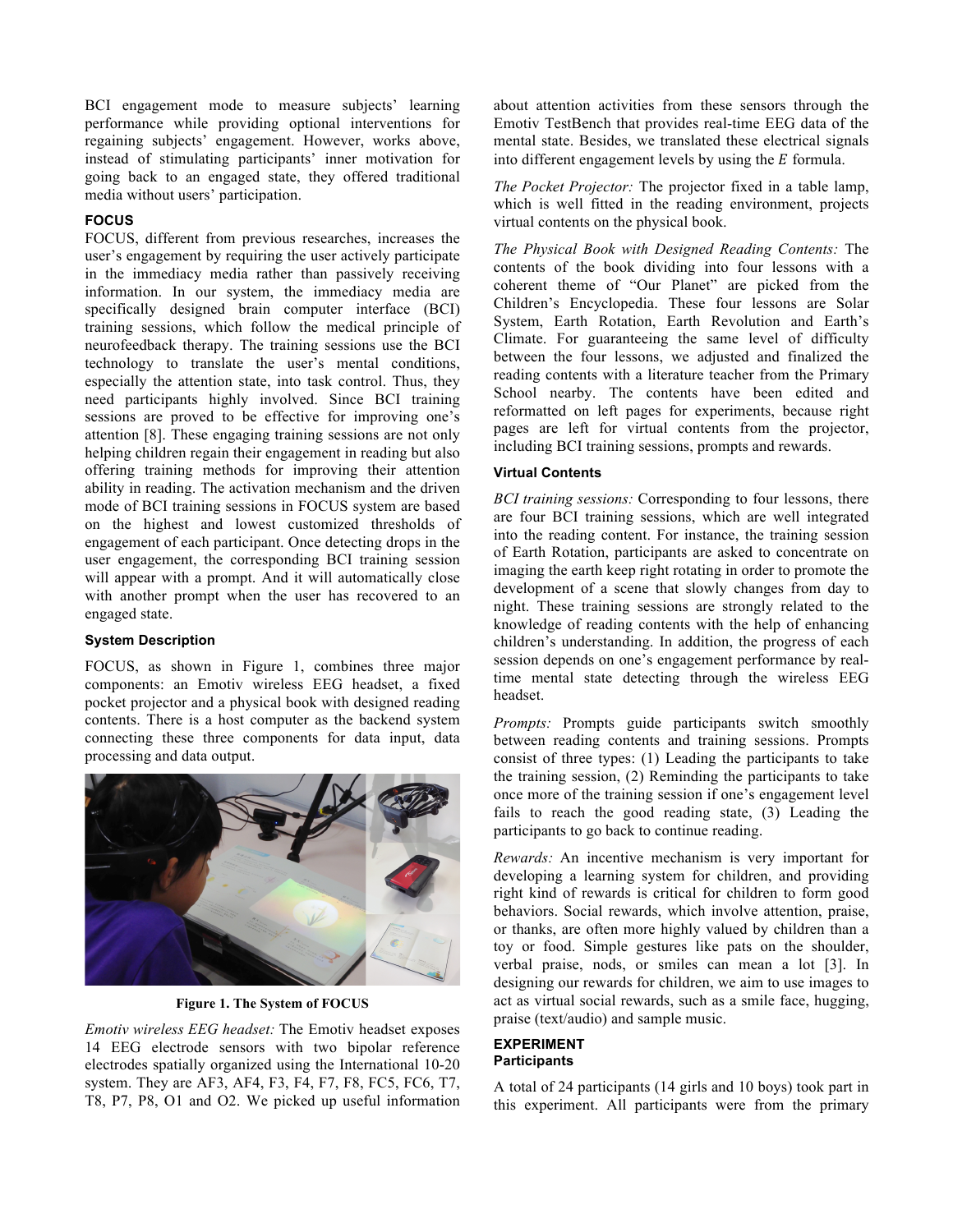grades of a nearby Primary School. The average age was 7.56 (SD=0.86) with a range of 6-8.5.

#### **Design**

In the experiment, a lesson with its BCI training session is defined as an experimental unit, each participant takes two units by following two different reading mode: (1) In-order Reading: reading the passage before taking the BCI training session. Adding the BCI training session is to guarantee the amount of information is equal to the contextual reading mode, (2) Contextual Reading: reading the passage with an activation mechanism of the BCI training session according to the participant engagement state. In the contextual reading mode, participants only need to follow prompts to switch between the passage and its BCI training session until finishing reading the passage. In this study, participants took the two reading modes of experimental units in a random order to guarantee the results were counterbalanced. For data analysis of the engagement level between the two reading modes, we picked out data of engagement within reading for comparison.

In order to define the highest and lowest customized thresholds of engagement that are essential for running the whole system, we design three warm-up tasks for each participant. The three tasks are 5-minute resting, 5-minute of a similar passage reading and 5-minute of a systemprovided BCI training session. A pre-study of the average value of engagement of the three tasks in sequence from low to high is resting, reading and training. Resting as a low frequency brain activity, its average engagement level is considered as the value of one's lowest threshold. A similar passage reading helps researchers to have a basic understanding of one's engagement span of the upcoming reading task. Training in advance lets participants get used to the training mode. For defining the highest threshold, we select the larger value between the highest value of reading engagement and the average value of training engagement with a consideration of the engagement span of reading. The average reading engagement is the threshold for driving the progress of BCI training sessions.

#### **Procedure**

Before the experiment, we showed a demonstration video guiding children to use the EEG headset controlling virtual objects through motor imagery in order to complete a simple task, because all participants were so interested but confused about this unusual interactive equipment at first. After signing a content form and being given a brief description of the experiment, participants were brought into a controlled room. For each unit, we asked each participant a brief question related to the theme of the upcoming reading content in order to ensure that the participant had no prior task knowledge. Then the researcher aided the participant in putting on the wireless EEG headset and ensured effective connectivity. Here the researcher asked the participant to perform three warm-up

tasks for customizing the highest and lowest threshold of engagement. Once the two thresholds were defined, the participant started the experiment. After finishing a unit, each participant was presented with a recall task and a quiz that assessed the participant's understanding of the reading content. And there was a subjective evaluation of FOCUS for each participant at the end of the experiment. Among the data we obtained from the 24 participants, 4 experimental unit data were abandoned due to the failure of activating the BCI training session in the contextual reading task.

## **RESULTS**

We utilized with-in subjects one-way ANOVA to analyze our data. There was no statistically effect of four lessons on both engagement  $(F (3,11696) = 1.35, P=0.43)$  and understanding (Recall: F  $(3,39) = 2.14$ , P = 0.13).

*Engagement Results* - Engagement of contextual reading (Mean=1.705) is significantly higher than that of in-order reading (Mean=1.693) ( $F=382.16$ ,  $P<0.001$ ) as shown in Fig 2.



**Figure 2. Comparison of engagement between in-order and contextual reading tasks with** 

*Comprehension Results* - Understanding of contextual reading is significantly higher than that of in-order reading (Recall: F (1,39)=10.61, P=0.002, Quiz: F (1,39)=13.03, P=0.001) as shown in Fig 3. On average, recall score increases by 40.9% (0.90) and quiz score increases by 26.8% (0.725).



**Figure 3: Comparison of knowledge understanding between in-order and contextual reading tasks**